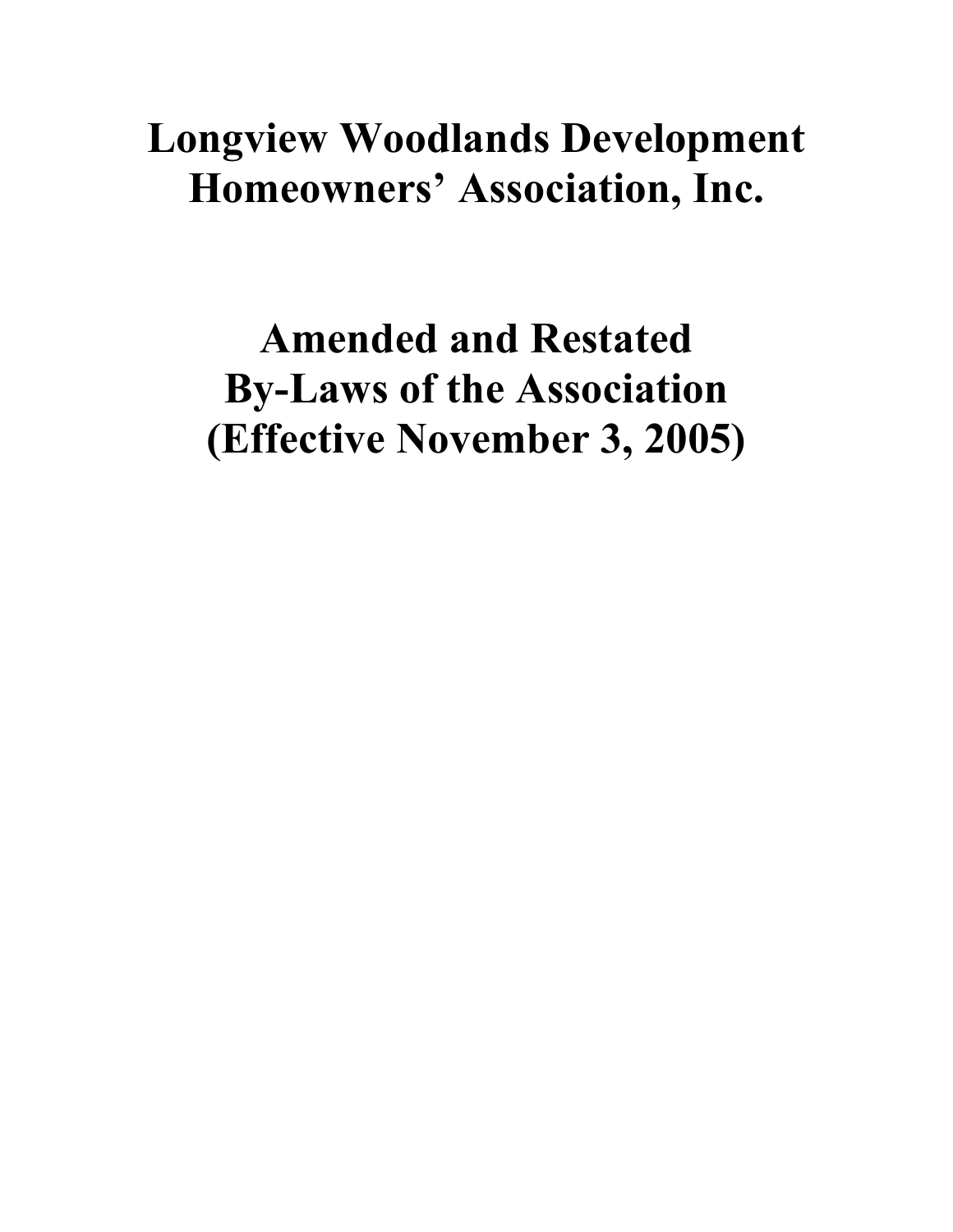# **TABLE OF CONTENTS**

| SEC. 1.01.          |  |
|---------------------|--|
| SEC. 1.02.          |  |
| $A_{-}$             |  |
| $B_{-}$             |  |
| <b>ARTICLE II.</b>  |  |
| SEC. 2.01.          |  |
| SEC. 2.02.          |  |
| SEC. 2.03.          |  |
| SEC. 2.04.          |  |
| SEC. 2.05.          |  |
| SEC. 2.06.          |  |
| SEC. 2.07.          |  |
| SEC. 2.08.          |  |
| SEC. 2.09.          |  |
| SEC. 2.10.          |  |
| SEC. 2.11.          |  |
| SEC. 2.12.          |  |
| SEC. 2.13.          |  |
| SEC. 2.14.          |  |
| <b>ARTICLE III.</b> |  |
| SEC. 3.01.          |  |
| $\mathsf{A}$        |  |
| B.                  |  |
| SEC. 3.02.          |  |
| SEC. 3.03.          |  |
| $A_{-}$             |  |
| B.                  |  |
| SEC. 3.04.          |  |
| $A_{\cdot}$         |  |
| B.                  |  |
| SEC. 3.05.          |  |
| SEC. 3.06.          |  |
| SEC. 3.07.          |  |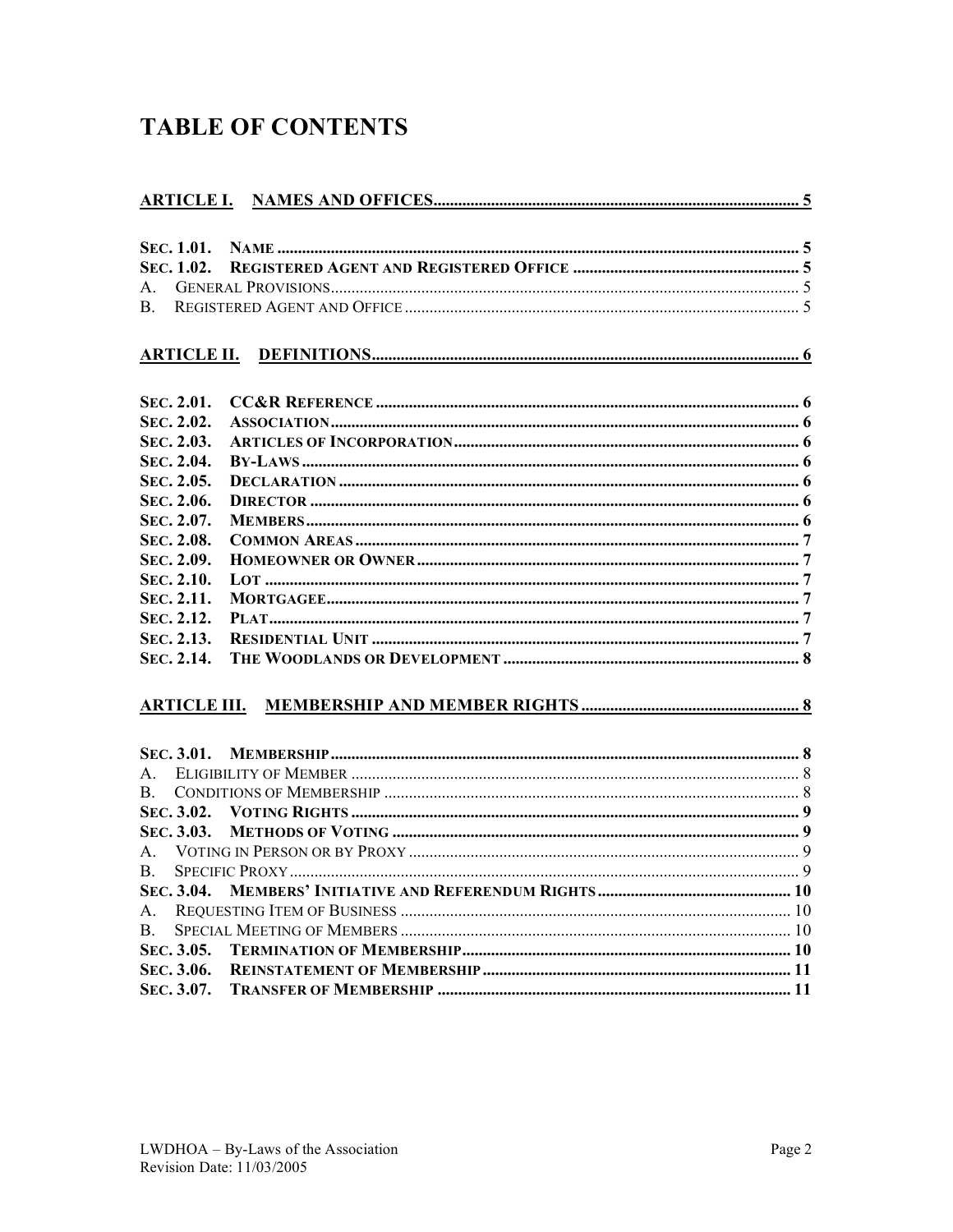#### 

#### 

|               | SEC. 5.02.         | NUMBER, ELECTION, TENURE OF OFFICERS AND DIRECTORS  13 |  |
|---------------|--------------------|--------------------------------------------------------|--|
|               |                    |                                                        |  |
| $\mathsf{A}$  |                    |                                                        |  |
| B.            |                    |                                                        |  |
| $\mathcal{C}$ |                    |                                                        |  |
| D.            |                    |                                                        |  |
|               |                    |                                                        |  |
| $A_{\cdot}$   |                    |                                                        |  |
| $\mathbf{B}$  |                    |                                                        |  |
| $\mathcal{C}$ |                    |                                                        |  |
| D.            |                    |                                                        |  |
|               |                    |                                                        |  |
|               |                    |                                                        |  |
|               | SEC. 5.06.         |                                                        |  |
|               | SEC. 5.07.         |                                                        |  |
|               | SEC. 5.08.         |                                                        |  |
|               | SEC. 5.09.         |                                                        |  |
|               | SEC. 5.10.         |                                                        |  |
|               | <b>SEC. 5.11.</b>  |                                                        |  |
|               | <b>ARTICLE VI.</b> |                                                        |  |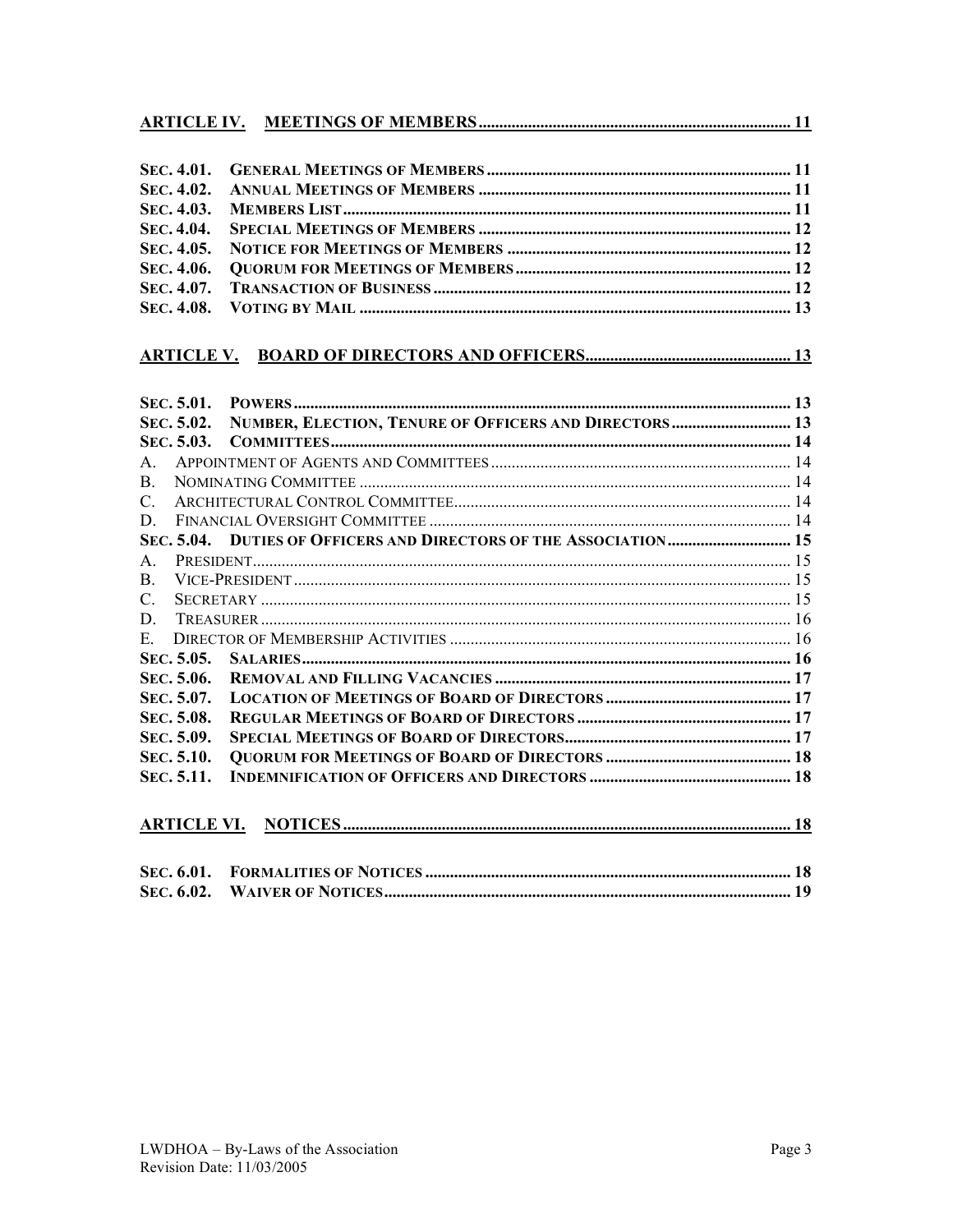| SEC. 7.01.   |  |
|--------------|--|
| SEC. 7.02.   |  |
| SEC. 7.03.   |  |
| SEC. 7.04.   |  |
| SEC. 7.05.   |  |
| SEC. 7.06.   |  |
| $\mathsf{A}$ |  |
| $\mathbf{B}$ |  |
|              |  |
| $\mathbf{A}$ |  |
| $\mathbf{B}$ |  |
|              |  |
|              |  |
|              |  |
|              |  |
|              |  |
|              |  |
| $\mathbf{B}$ |  |
|              |  |
|              |  |
|              |  |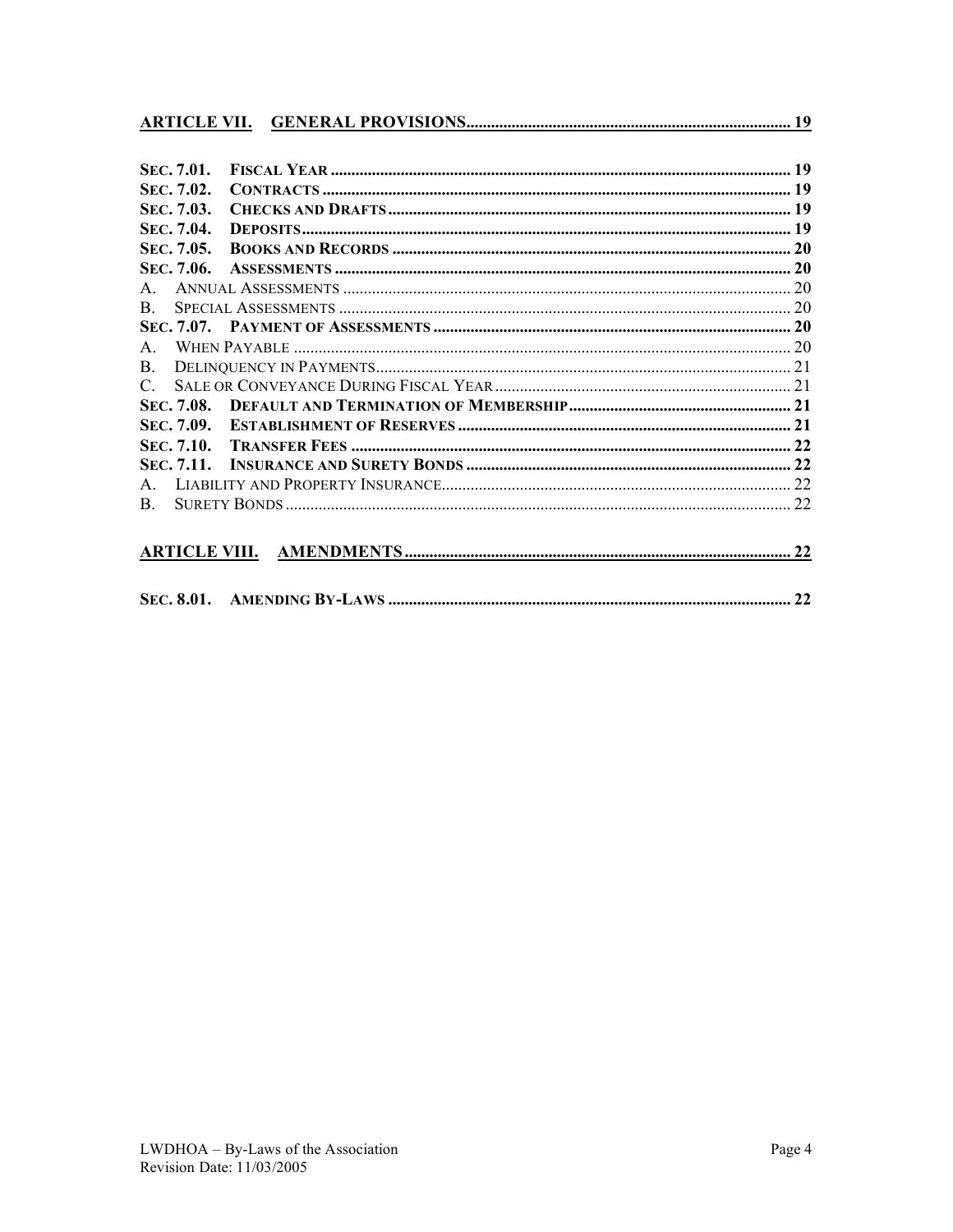# **Article I. NAMES AND OFFICES**

#### *Sec. 1.01. Name*

The name of the corporation is LONGVIEW WOODLANDS DEVELOPMENT HOMEOWNERS' ASSOCIATION, INC., hereinafter referred to as the "Association"

## *Sec. 1.02. Registered Agent and Registered Office*

#### **A. General Provisions**

The Association shall have and continuously maintain in the State of Texas a Registered Agent whose office shall be identical with the Registered Office. The Registered Office may, but need not be identical with the principal office of the Association in the State of Texas. The name of the Registered Agent and the address of the Registered Office may be changed from time to time by the Board of Directors.

#### **B. Registered Agent and Office**

The Registered Agent of the Association shall be the President of the Association unless otherwise determined by the Board of Directors. The Registered Agent shall maintain a Registered Office of the Corporation in compliance with the Texas Non Profit Corporation Act or any successor statute. When a new President is elected, the Association shall notify the Office of the Secretary of State of Texas of the change of the Registered Agent and Registered Office within fifteen (15) days of such election.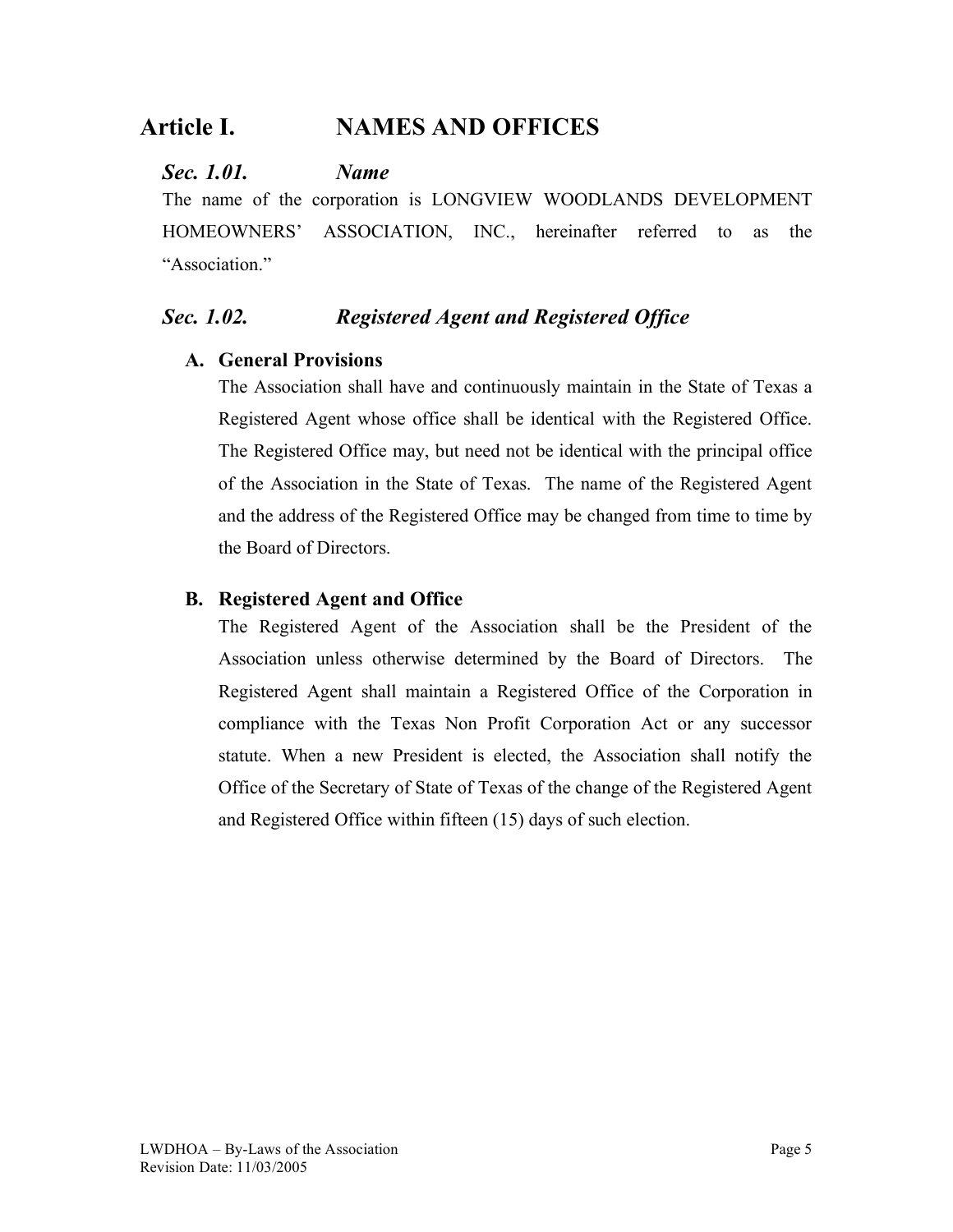# **Article II. DEFINITIONS**

## *Sec. 2.01. CC&R Reference*

All terms used herein shall have the same meaning as given thereto in the Declaration of Covenants, Conditions & Restrictions unless expressly stated to the contrary herein.

#### *Sec. 2.02. Association*

"Association" shall mean LONGVIEW WOODLANDS DEVELOPMENT HOMEOWNERS' ASSOCIATION, INC., a corporation organized under the Texas Non-Profit Corporation Act (Charter 0107908201) for the management of The Woodlands Development, the membership of which consists of the Owners of individual Lots and/or Residential Units in The Woodlands Development.

## *Sec. 2.03. Articles of Incorporation*

"Articles of Incorporation" shall mean the Articles of Incorporation of the Association, as amended from time to time.

#### *Sec. 2.04. By-Laws*

"By-Laws" shall mean the Bylaws of the Association, as amended from time to time.

#### *Sec. 2.05. Declaration*

"Declaration" shall mean the Declaration of Covenants, Conditions, and Restrictions for The Woodlands Development, as recorded at Volume 1480, Page 84 and Volume 2104, page 320, Gregg County, and which may be amended and recorded in the future.

#### *Sec. 2.06. Director*

"Director" shall mean a member of the Association's Board of Directors.

#### *Sec. 2.07. Members*

"Members" shall mean those persons entitled to membership in the Association as provided in the Declaration.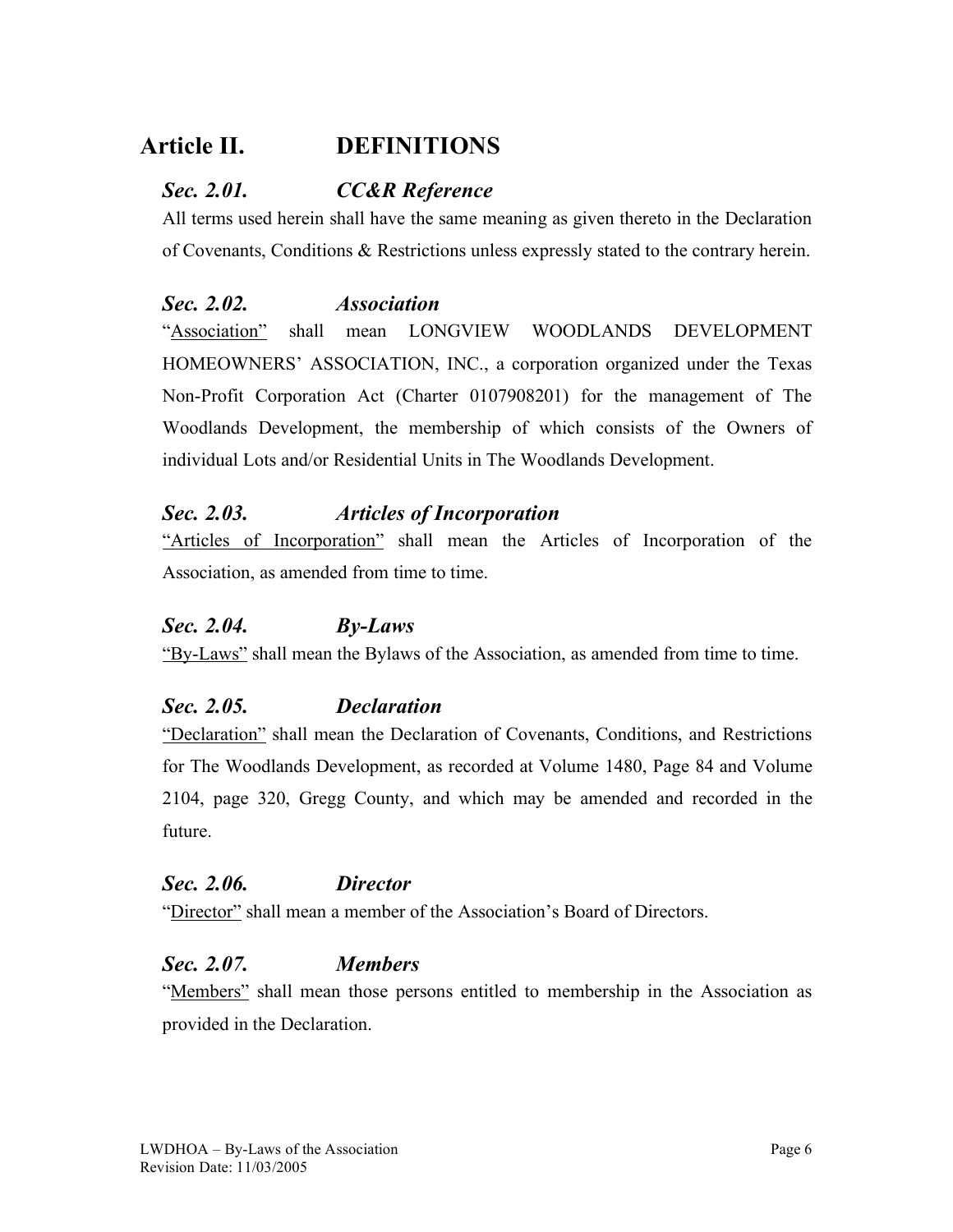#### *Sec. 2.08. Common Areas*

"Common Areas" shall mean all portions of The Woodlands Development other than the individual Lots and/or Residential Units, including such areas designated on Exhibits "A" and "B" of the Declaration owned by the Association as recorded at Volume 2068, Page 319, Gregg County.

## *Sec. 2.09. Homeowner or Owner*

"Homeowner" or "Owner" shall mean any person, firm, corporation, partnership, association, trust, or other legal entity, or any combination thereof, who or which owns an individual Lot and/or Residential Unit in The Woodlands Development.

## *Sec. 2.10. Lot*

"Lot" shall mean each of the Lots created by a plat, covering all or any portion of the land included as a part of The Woodlands Development.

#### *Sec. 2.11. Mortgagee*

"Mortgagee" shall mean a person or entity who or which holds a mortgage on an individual Lot and/or Residential Unit in The Woodlands Development as security for repayment of a loan.

## *Sec. 2.12. Plat*

"Plat" shall mean all recorded plats of the three Phases of The Woodlands Development covering any portion of the land, as recorded at Volume 1409, Page 128; Volume 1431, Page 127; Volume 1476, Page 381; Volume 1610, Page 299; Volume 2022, Page 477; and Volume 2068, page 317, Gregg County.

## *Sec. 2.13. Residential Unit*

"Residential Unit" shall mean a residence constructed or to be constructed on an individual Lot or Lots.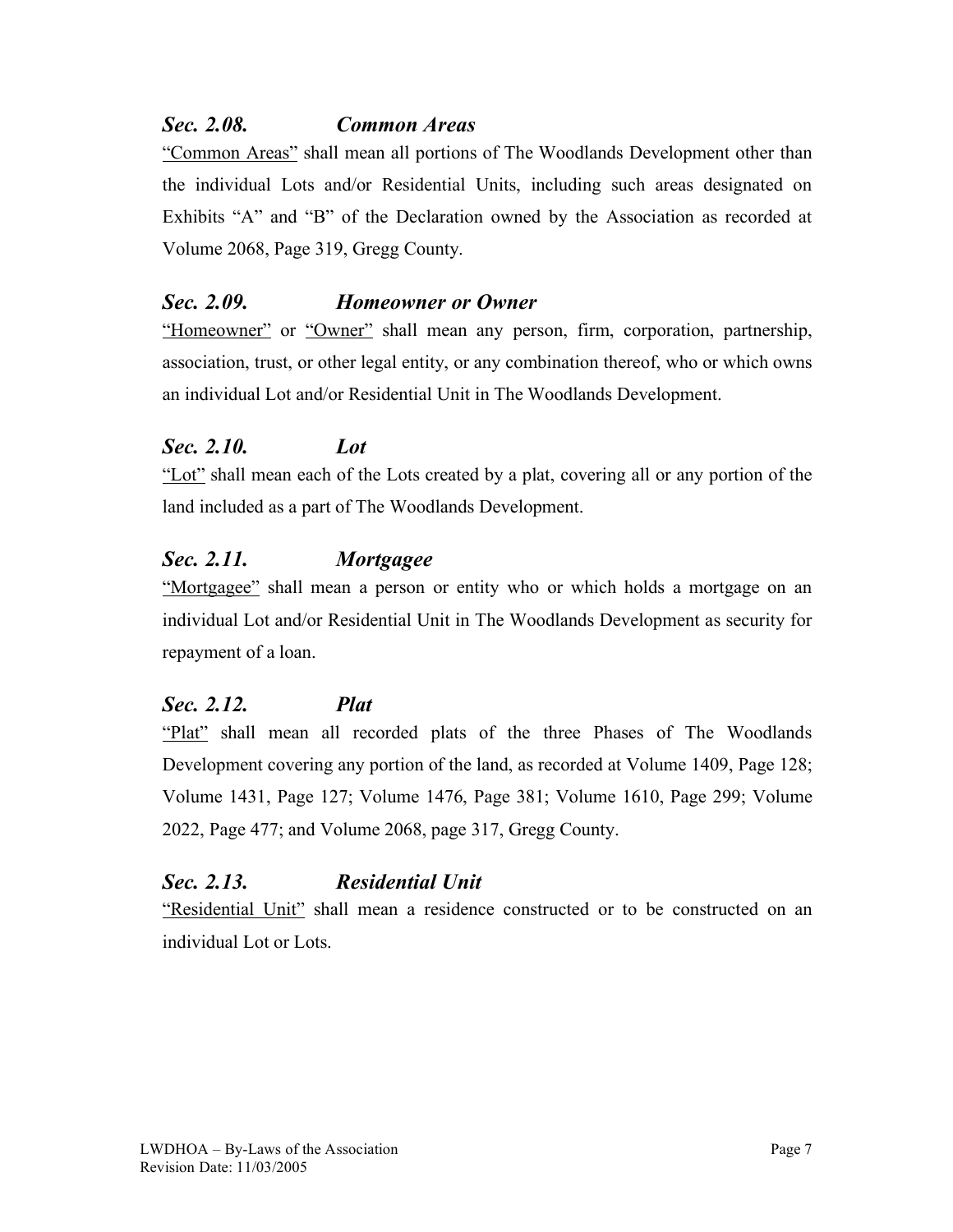#### *Sec. 2.14. The Woodlands or Development*

"The Woodlands" or "Development" shall mean the entire parcel or real property in the northeastern portion of Gregg county as described in Exhibits "A" and "B" of the Declaration, including the land, all improvements, and structures thereon, and all easements, rights-of-ways, and appurtenances thereto, which is divided into individual Lots owned by Homeowners and operated as a part of The Woodlands Development.

## **Article III. MEMBERSHIP AND MEMBER RIGHTS**

#### *Sec. 3.01. Membership*

#### **A. Eligibility of Member**

Every person or entity who or which is a record Owner of a fee interest in any Residential Unit which is subject by the covenants of record to assessment by the Association shall be eligible to be a Member of the Association (provided that any such person or entity who holds such interest merely as security for the performance of an obligation shall not be a Member), and any person or entity who acquired any such fee interest shall be deemed to have accepted membership and assumed all obligations thereof.

#### **B. Conditions of Membership**

Membership in the Association shall be conditioned upon observance of the Declaration of Covenants, Conditions, and Restrictions of The Woodlands Development and the By-Laws of the Association as well as the Rules and Regulations established by the Association for the benefit and general welfare of its members and for the official operation thereof. Membership shall also be conditioned upon payment, when due, of such fees, assessments, and charges as the Association shall find necessary for the maintenance of lawns, lanes, parks, and any other services and benefits which the Association may provide for the benefit of its Members.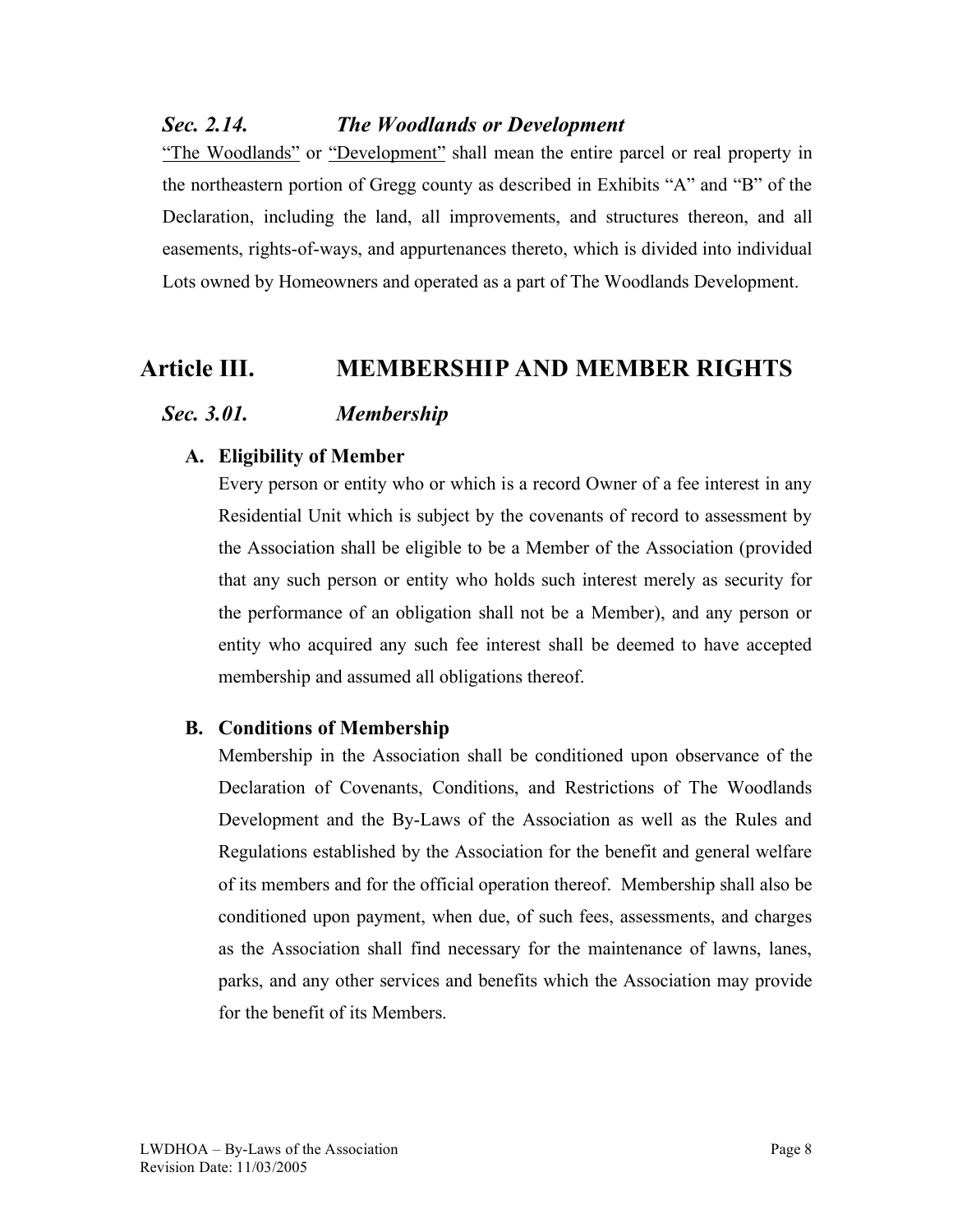## *Sec. 3.02. Voting Rights*

Voting shall be based on the ownership of an individual Lot and/or Residential Unit. The Owner of each individual Lot is entitled to one (1) vote of the total votes allocated to the Association. In addition to the one vote per individual Lot, each Owner is entitled to an additional one (1) vote for any Residential Unit or part thereof built on an individual Lot. In the case where an individual Lot and/or Residential Unit is held in the name of two or more persons or entities, the multiple owners must unanimously designate the one person authorized to cast the vote(s) entitled to be cast for such individual Lot and/or Residential Unit.

## *Sec. 3.03. Methods of Voting*

#### **A. Voting in Person or by Proxy**

At any Meeting of Members, each Member having the right to vote shall be entitled to vote in person, or by a proxy appointed in writing, or a duly authorized attorney-in-fact and dated not more than six (6) months prior to said Meeting of Members. Any proxy shall be filed with the Secretary of the Association prior to or at the time of the Meeting of Members. In the absence of any action by the Board of Directors, the date upon which the Notice of the Meeting is mailed shall be the record date of ownership. The Secretary shall rely on a written proxy signed by any one joint owner of an individual Lot and/or Residential Unit unless the Secretary has received a written objection from any other joint owner of such individual Lot and/or Residential Unit.

#### **B. Specific Proxy**

A proxy shall state the specific intent, purpose and/or issue for which same is given. No general proxy may be voted.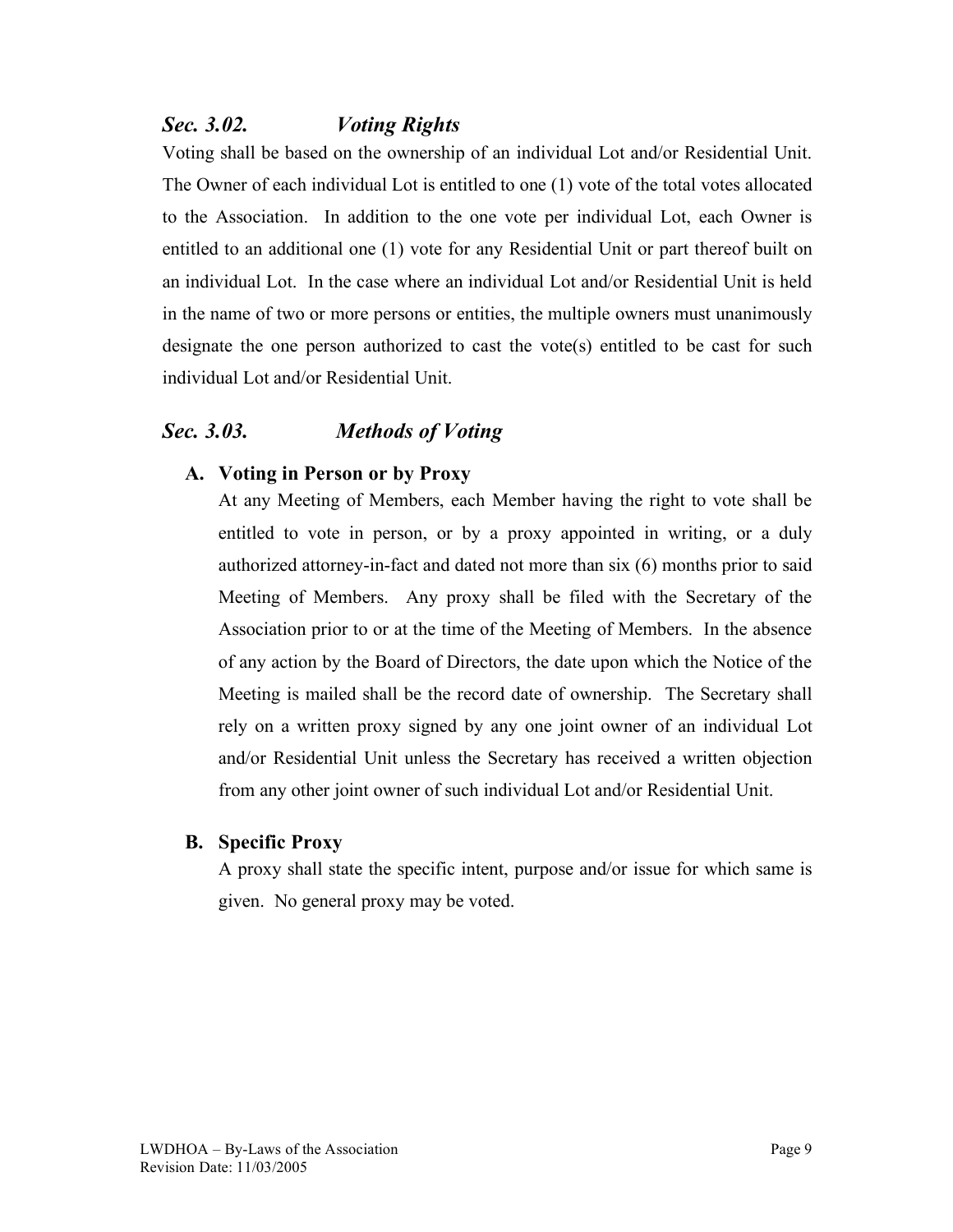#### *Sec. 3.04. Members' Initiative and Referendum Rights*

#### **A. Requesting Item of Business**

A Member may propose any item of business or discussion for the Board of Directors to consider by submitting to the Secretary of the Association a request in writing. Said written request shall state the items of business or discussion to be considered by the Board of Directors, as well as the name and address of each Member making a request.

#### **B. Special Meeting of Members**

With the exception of contracts entered into by the Board of Directors on behalf of the Association, the Members may approve or reject any act of the Board of Directors by requesting that such act be submitted to a vote of the membership at a Special Meeting of Members called for that purpose. To be valid the petition requesting the vote must be filed with the Secretary of the Association, and must be signed by Members holding not less than one-fifth (1/5) of the total votes of Members entitled to vote at such Meeting of Members. In all other respects such Special Meeting of Members shall comply with Article IV of these By-Laws.

## *Sec. 3.05. Termination of Membership*

The Board of Directors, by affirmative vote of three-fifths (3/5) of all of the Directors, may suspend or expel a Member for cause after an appropriate hearing; may, by a majority vote of those present at any regularly constituted Meeting of Members as set forth in Section 4.06 of these By-Laws, terminate the membership of any Member who becomes ineligible for membership; or may suspend or expel any Member who shall be in default in the payment of assessments or other obligations to the Association. Termination, suspension or expulsion of membership shall not relieve such former Member of the obligation to pay assessments or other obligations to the **Association**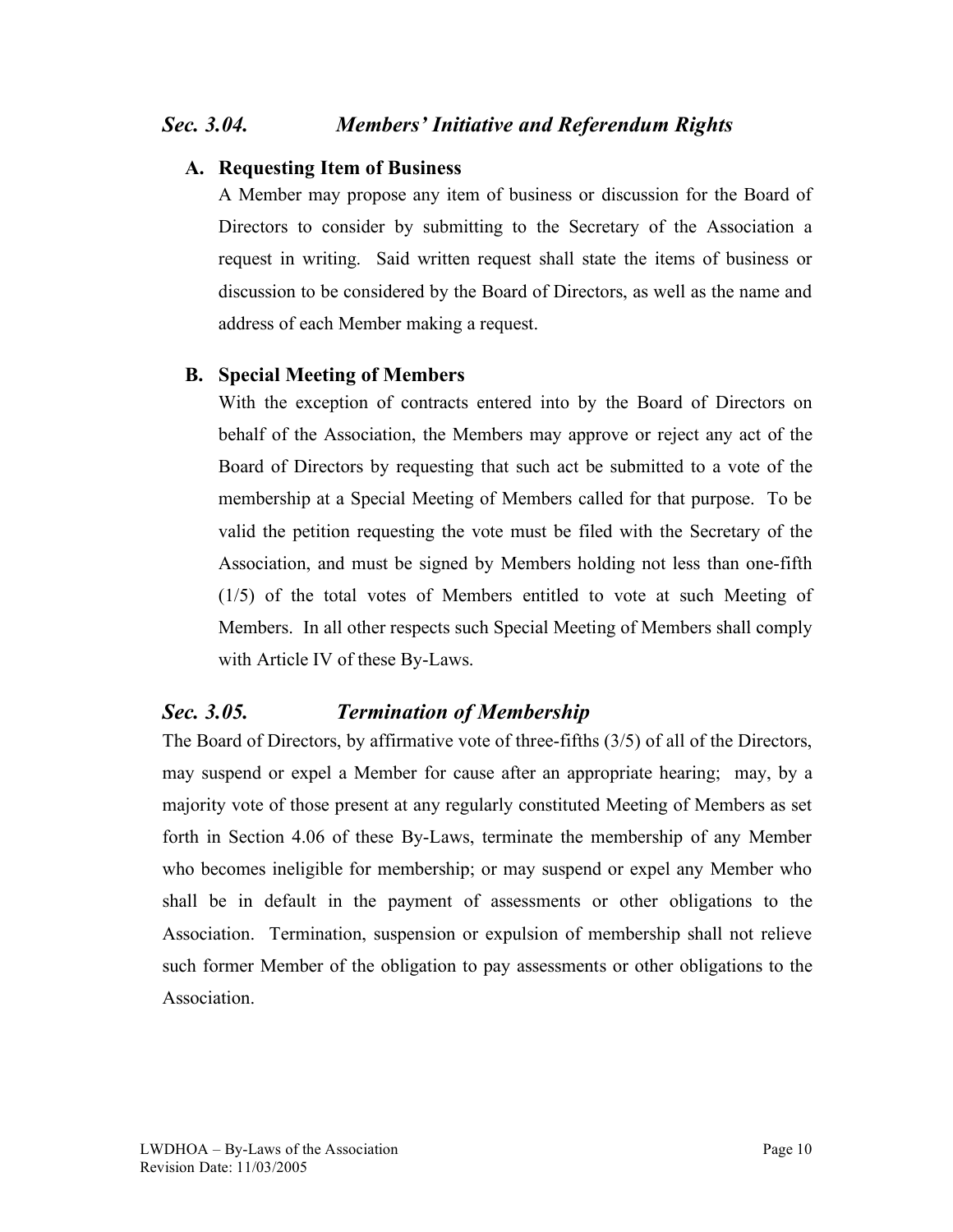## *Sec. 3.06. Reinstatement of Membership*

Upon written request signed by a former Member and filed with the Secretary of the Association, the Board of Directors may, by the affirmative vote of three-fifths (3/5) of the Directors, reinstate such former Member to membership on such terms as the Board of Directors may deem appropriate.

## *Sec. 3.07. Transfer of Membership*

Membership in the Association is not transferable or assignable.

## **Article IV. MEETINGS OF MEMBERS**

## *Sec. 4.01. General Meetings of Members*

All meetings of the Members shall be held at the Registered Office of the Association in Texas or such other location as determined by the Board of Directors.

## *Sec. 4.02. Annual Meetings of Members*

An Annual Meeting of Members shall be held on or about the first day of December of each year. At such Annual Meeting of Members, Officers and Directors shall be elected, reports of the affairs of the Association shall be considered, and any other business may be transacted which is within the powers of the Members. Individual Members may request the consideration of certain items at the Annual Meeting of Members by filing a request in writing with the Secretary of the Association a minimum of fifteen (15) days prior to the date of the Annual Meeting of Members.

#### *Sec. 4.03. Members List*

At least ten (10) days before any meeting of Members, the Secretary of the Association shall prepare a list of the Members entitled to vote at such Meeting of Members. Such list shall be kept on file at the Registered Office of the Association for a period of ten (10) days prior to each Meeting of Members and shall be subject to inspection by any Member at any time during usual business hours.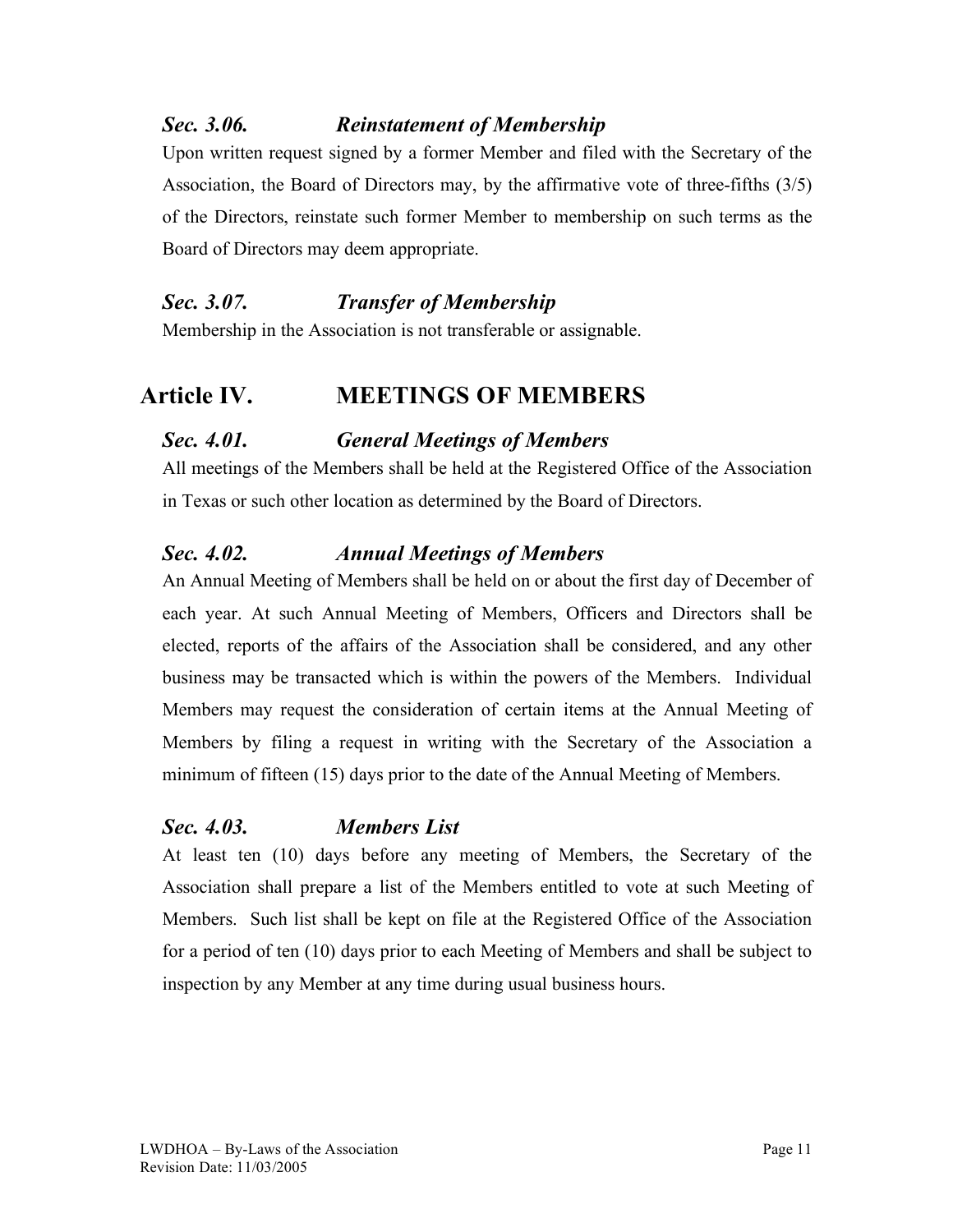## *Sec. 4.04. Special Meetings of Members*

A Special Meeting of Members for any purpose or purposes, unless otherwise prescribed by statute, the Articles of Incorporation, or these By-Laws, may be called by the President of the Association, the majority of the Board of Directors, or the holders of not less than one-tenth (1/10) of the total votes of Members entitled to vote at such Meeting of Members. Business transacted at any Special Meeting of Members shall be confined to the items stated in the Notice of the meeting.

## *Sec. 4.05. Notice for Meetings of Members*

Written or printed notice stating the place, date, and time of the Annual Meeting of Members, and in the case of a Special Meeting of Members, the purposes or purposes for which the meeting is called, shall be delivered not less than ten (10) or more than sixty (60) days before such date of the Meeting of Members, either in person, by mail, or by fax by or at the discretion of the President of the Association, the Secretary of the Association, or the Officer or Member calling the Meeting of Members, to each Member of record entitled to vote at such Meeting of Members.

## *Sec. 4.06. Quorum for Meetings of Members*

Except as otherwise provided by statute, by the Articles of Incorporation or these By-Laws , the Members holding one-tenth (1/10) of the votes and entitled to vote there, present in person or represented by proxy, shall be requisite and shall constitute a quorum at all Meetings of Members for the transaction of business.

## *Sec. 4.07. Transaction of Business*

When a quorum is present at any Meeting of Members as set forth in Section 4.06 of these By-Laws, the vote of the Members holding a majority of the votes having voting power present in person or represented by proxy shall decide any question before such meeting, unless the question is one upon which express provisions of the statutes, the Articles of Incorporation, or these By-Laws, a different vote is required, in which case such express provision shall govern. The Members present at a duly organized Meeting of Members may continue to transact business until adjournment, notwithstanding the withdrawal of any Members that results in less than a quorum.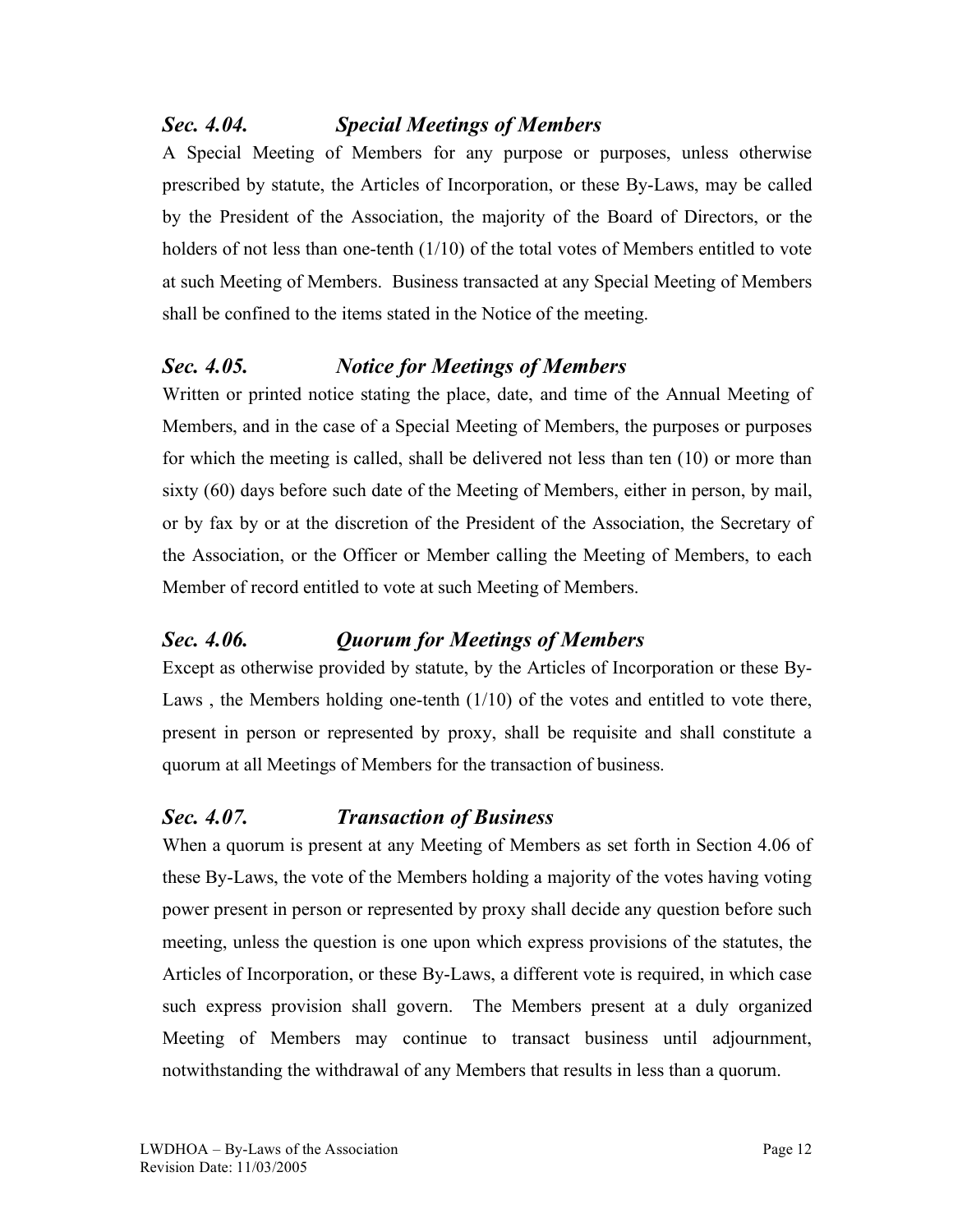#### *Sec. 4.08. Voting by Mail*

When Directors or Officers are to be elected by Members, such election may be conducted by mail or fax in such manner as the Board of Directors shall determine.

# **Article V. BOARD OF DIRECTORS AND OFFICERS**

#### *Sec. 5.01. Powers*

The business and affairs of the Association shall be conducted and managed by its Board of Directors which may exercise all of the powers of the Association and may do all lawful acts and things which are not by statute, the Declaration, the Articles of Incorporation, or these By-Laws directed or required to be exercised or done by the **Members** 

#### *Sec. 5.02. Number, Election, Tenure of Officers and Directors*

The Board of Directors shall consist of five (5) Directors, each who shall serve as an Officer of the Association. Each Officer and Director must be a Member of the Association. The Officers of the Association shall be a President, Vice-President, Secretary, Treasurer, and Director of Membership Activities. No Director may hold more than one office simultaneously. All Directors/Officers shall be elected to serve two-year terms with three (3) Directors/Officers elected at the Annual Meeting of Members held during odd-numbered years and two (2) Directors/Officers in evennumbered years. After the election of Directors/Officers at an Annual Meeting of Members, each Director's/Officer's term begins on January 1 of the next fiscal year and ends on December 31 of the second succeeding fiscal year or until a successor has been elected and qualified. A Member may serve multiple terms on the Board of Directors but no Member shall serve on the Board of Directors for more than two (2) consecutive terms.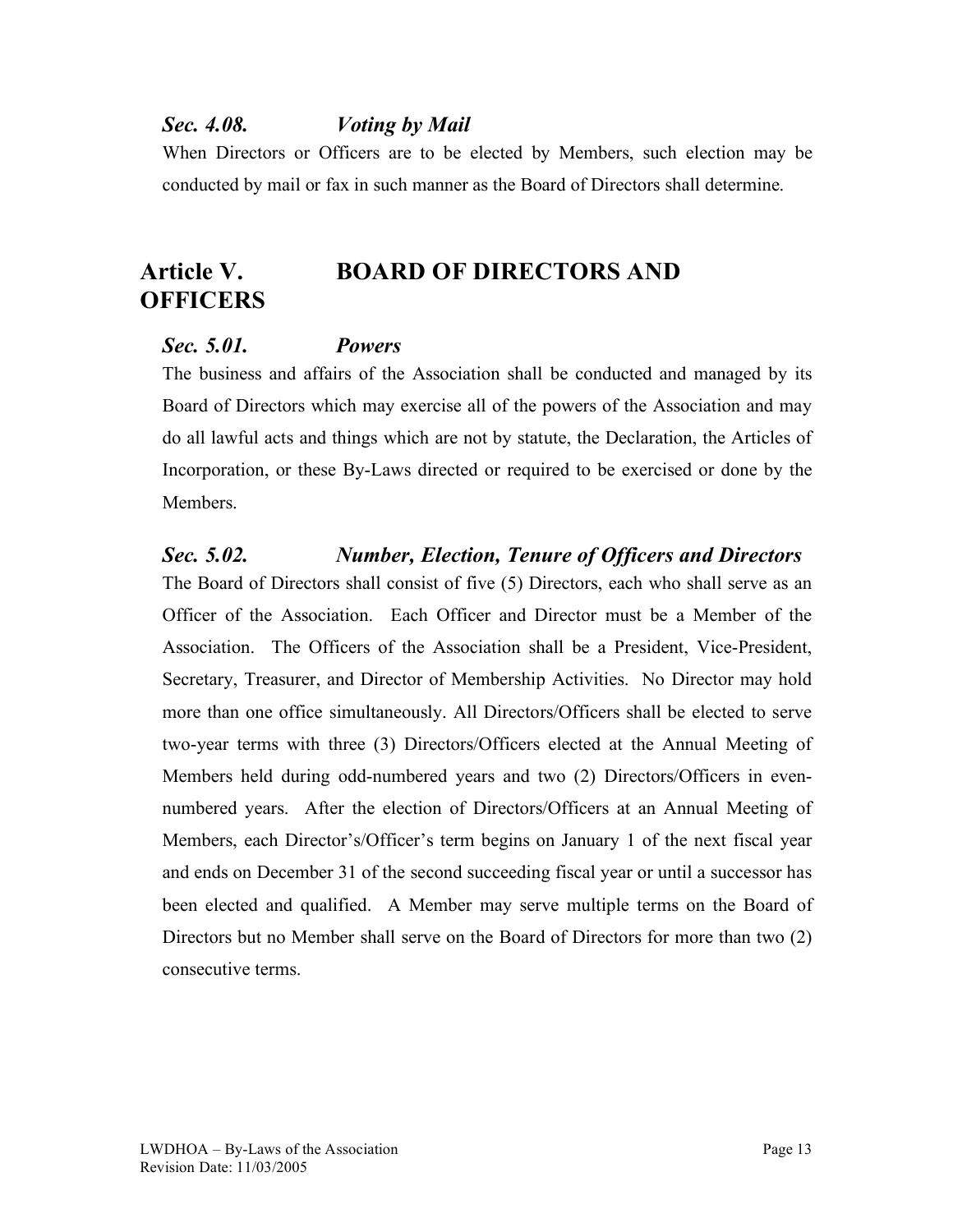#### *Sec. 5.03. Committees*

#### **A. Appointment of Agents and Committees**

The Board of Directors may appoint such other officers, agents, and committees as it shall deem necessary, appointed for such terms and shall exercise such powers and perform such duties as shall be determined from time to time by the Board of Directors.

#### **B. Nominating Committee**

Before each election of Officers and Directors, the Board of Directors shall appoint a five-person Nominating Committee to nominate candidates for the Officer and Director positions which are designated for election at the next Annual Meeting of Members. The Nominating Committee shall be composed of Members and shall consist of not more than two (2) Directors. Additional nominations may be made from the floor at the Annual Meeting of Members.

#### **C. Architectural Control Committee**

The Board of Directors shall appoint an Architectural Control Committee to review and approve initial construction of Residential Units as well as changes and additions to existing Residential Units in accordance with the Declaration and the Rules and Regulations of the Association. The Architectural Control Committee will consist of Members and operate under guidelines established by the Board of Directors.

#### **D. Financial Oversight Committee**

The Board of Directors shall appoint a Financial Oversight Committee of one or more Members to review the financial transactions of the Association annually and report the results of the review to the Board of Directors within 60 days after the close of the Association's fiscal year. The Board of Directors, in its discretion, may require a Compilation, Review, or Audit of the Association's financial statements and books and records by a qualified CPA who is not an Officer or Director of the Association either currently or for any years under such examination.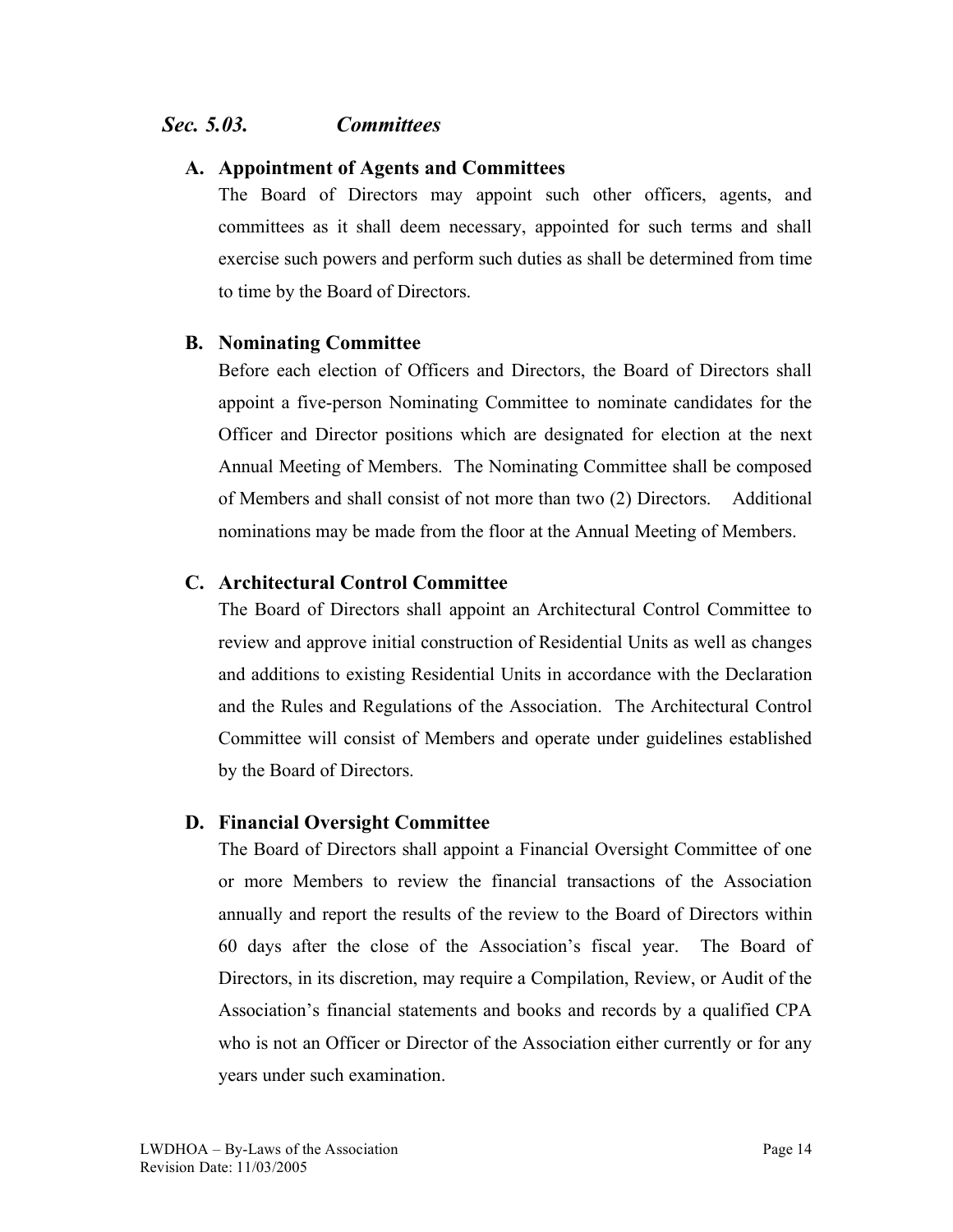#### **A. President**

The President shall preside at all meetings of the Board of Directors and all Meetings of Members; shall see that orders and resolutions of the Board of Directors are carried out; shall sign all contracts, mortgages, tax returns, and other written instruments; shall co-sign all checks (except those on a monthly recurring nature previously approved by the Board) and promissory notes; shall appoint committee chairs and members of committees with the concurrence of the Board of Directors; and shall perform such other duties as may be required by the Board of Directors.

#### **B. Vice-President**

The Vice-President shall act as the liaison between the contracted lawn service and the Members; shall be responsible for obtaining bids on lawn service contracts for approval by the Board of Directors; shall preside at all meetings of the Board of Directors and all Meetings of Members when the President is absent or unable to preside; and shall perform such other duties as may be required by the Board of Directors. Members with questions/concerns on lawn care shall contact the Vice-President who will communicate with the lawn service representatives.

#### **C. Secretary**

The Secretary shall record the votes and keep the minutes of all meetings and proceedings of the Board of Directors and of the Meetings of Members; shall keep the corporate seal and affix it on all papers requiring such seal; shall serve notice of meetings of the Board of Directors and of the Meetings of Members; shall keep appropriate current records showing the ownership of Residential Units and membership of the Association, together with addresses and contact information; and shall perform such other duties as may be required by the Board of Directors.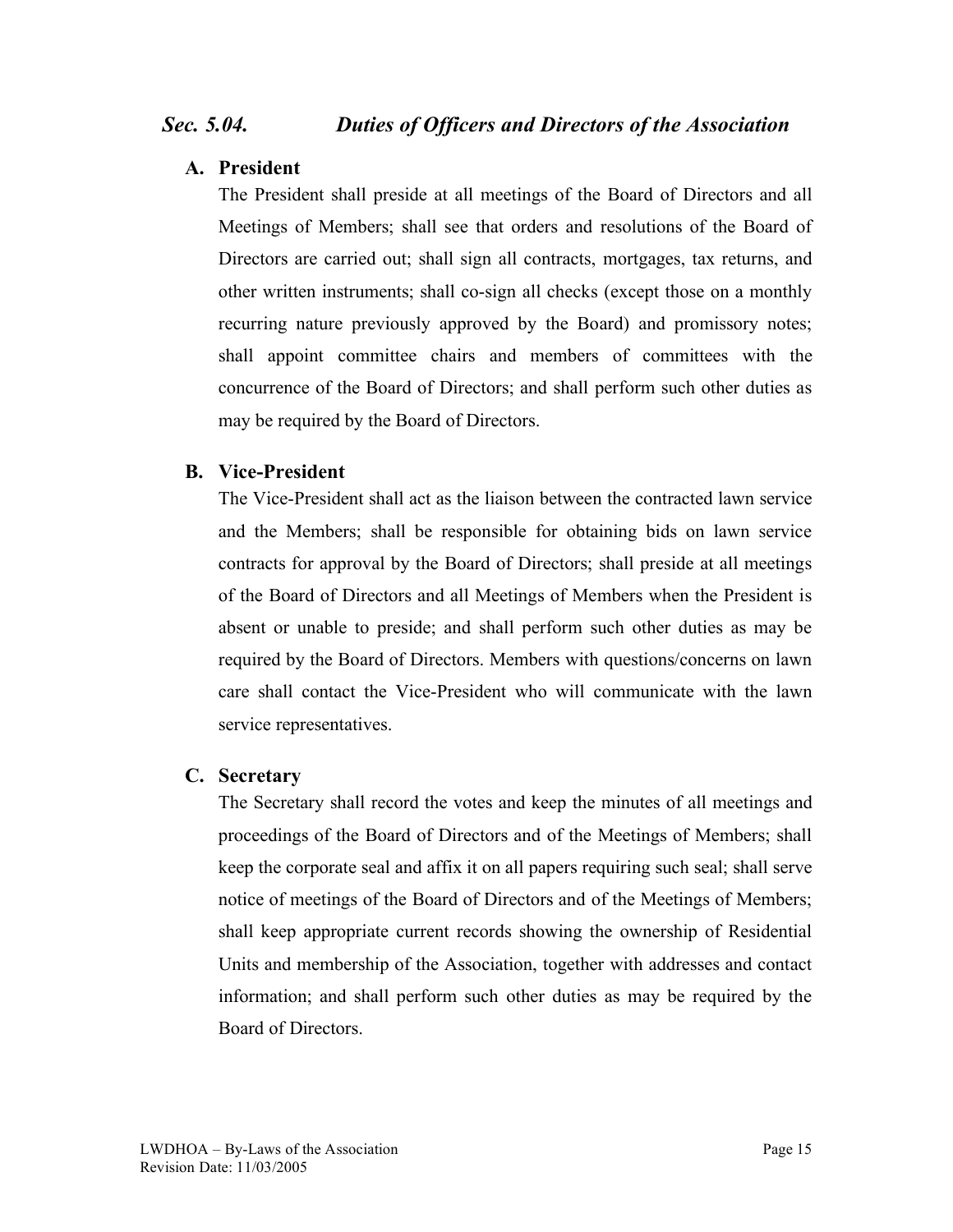#### **D. Treasurer**

The Treasurer shall receive and deposit in appropriate bank accounts all monies of the Association and disburse such funds as directed by a Resolution of the Board; shall co-sign all checks and promissory notes; shall be responsible for billing and collection of all assessments and fees owed the Association; shall prepare a statement of assets and liabilities, a statement of receipts and disbursements, and an annual budget to be presented to the membership at the Annual Meeting of Members; shall deliver a copy of the budget and assessments adopted by the Board of Directors to each Member; shall provide all information required for the review of the year's transactions by the Financial Oversight Committee; shall be responsible for the filing of all tax returns and other required governmental reports; shall provide title closing agencies with appropriate assessment information at the sale of an individual Lot and/or Residential Unit; and shall perform such other duties as may be required by the Board of Directors.

#### **E. Director of Membership Activities**

The Director of Membership Activities shall be responsible for membership social events for the year as directed by the Board of Directors; shall be responsible for welcoming new Owners; and shall perform such other duties as may be required by the Board of Directors.

## *Sec. 5.05. Salaries*

All Officers and Directors of the Association shall serve without compensation. However, expenses may be reimbursed for unusual activities carried out on behalf of the Association as approved by the Board of Directors.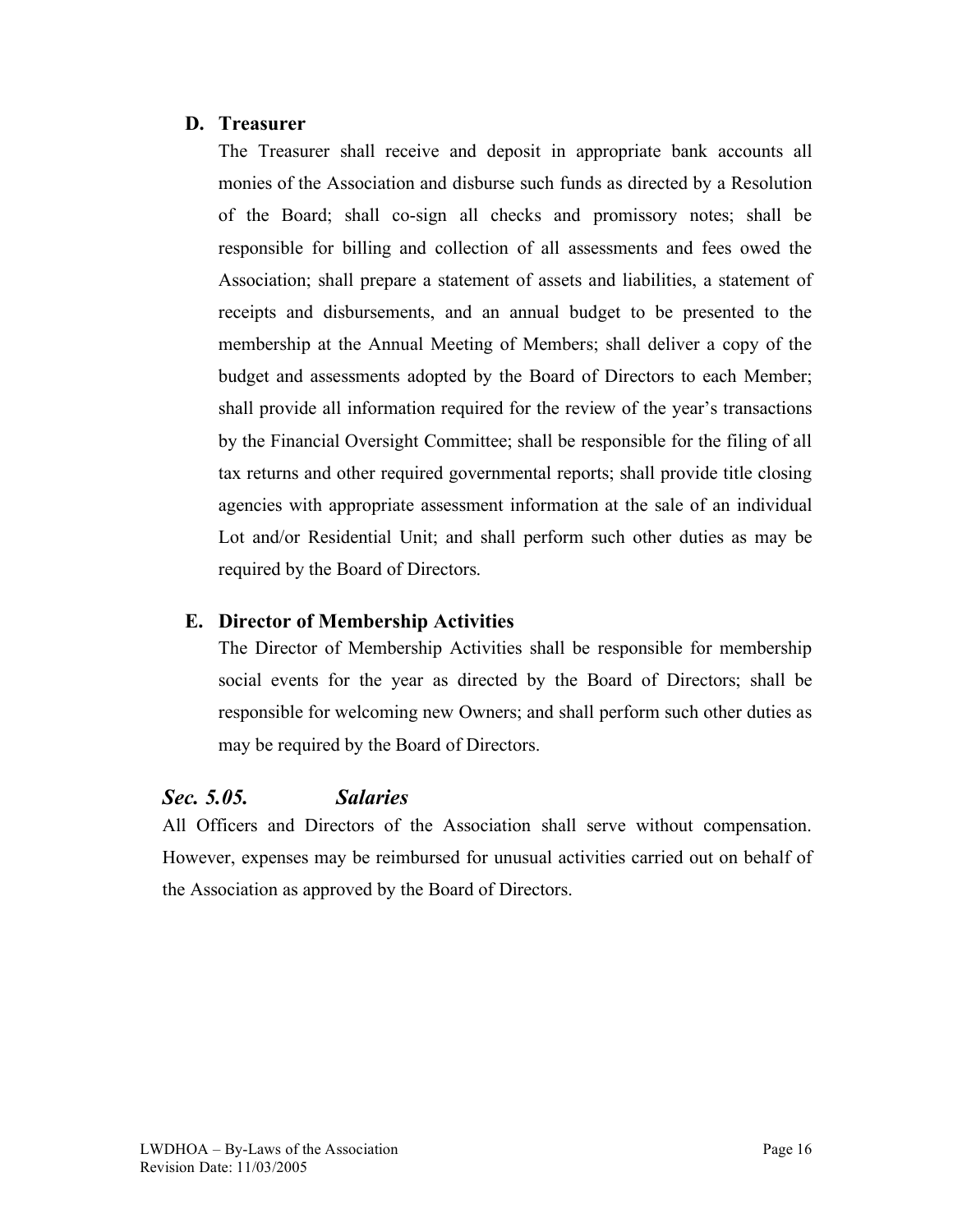## *Sec. 5.06. Removal and Filling Vacancies*

Any Director/Officer may be removed, with or without cause, at any Special Meeting of Members by the affirmative majority vote of the Members present in person or by proxy at such Special Meeting of Members and entitled to vote for the removal of such Director/Officer, if notice of intention to act upon such matter shall have been given in the Notice calling such Special Meeting of Members. If a vacancy occurs in the office of the President of the Association, the Secretary shall immediately call a special meeting of the Board of Directors to choose a successor to the President from the remaining Board of Directors and then to choose a successor to that Director's /Officer's position. If a vacancy occurs in any other office, a majority of the Directors then in office shall choose a successor. Each Director/Officer so chosen shall be appointed to fill the unexpired term of the predecessor in office.

## *Sec. 5.07. Location of Meetings of Board of Directors*

The Board of Directors of the Association shall hold their meetings, both regular and special, at a location within The Woodlands Development unless an alternative location is approved by vote of the Board of Directors.

## *Sec. 5.08. Regular Meetings of Board of Directors*

Regular Meetings of Board of Directors shall be held quarterly, or more frequently if called by the President of the Association or by a majority of Directors, at such time and place as shall from time to time be determined by the Board of Directors.

## *Sec. 5.09. Special Meetings of Board of Directors*

Special Meetings of the Board of Directors may be called by the President of the Association or the Secretary of the Association on two (2) days' notice to each Director, either in person, by mail, or by fax. Special Meetings of the Board of Directors shall be called by the President or Secretary in like manner and on like notice upon the on the written request of a majority of Directors. Except as may be otherwise expressly provided by statute, the Articles of Incorporation, or these By-Laws, neither the business to be transacted at, nor the purpose of any Special Meeting of the Board of Directors need be specified in a Notice or Waiver of Notice.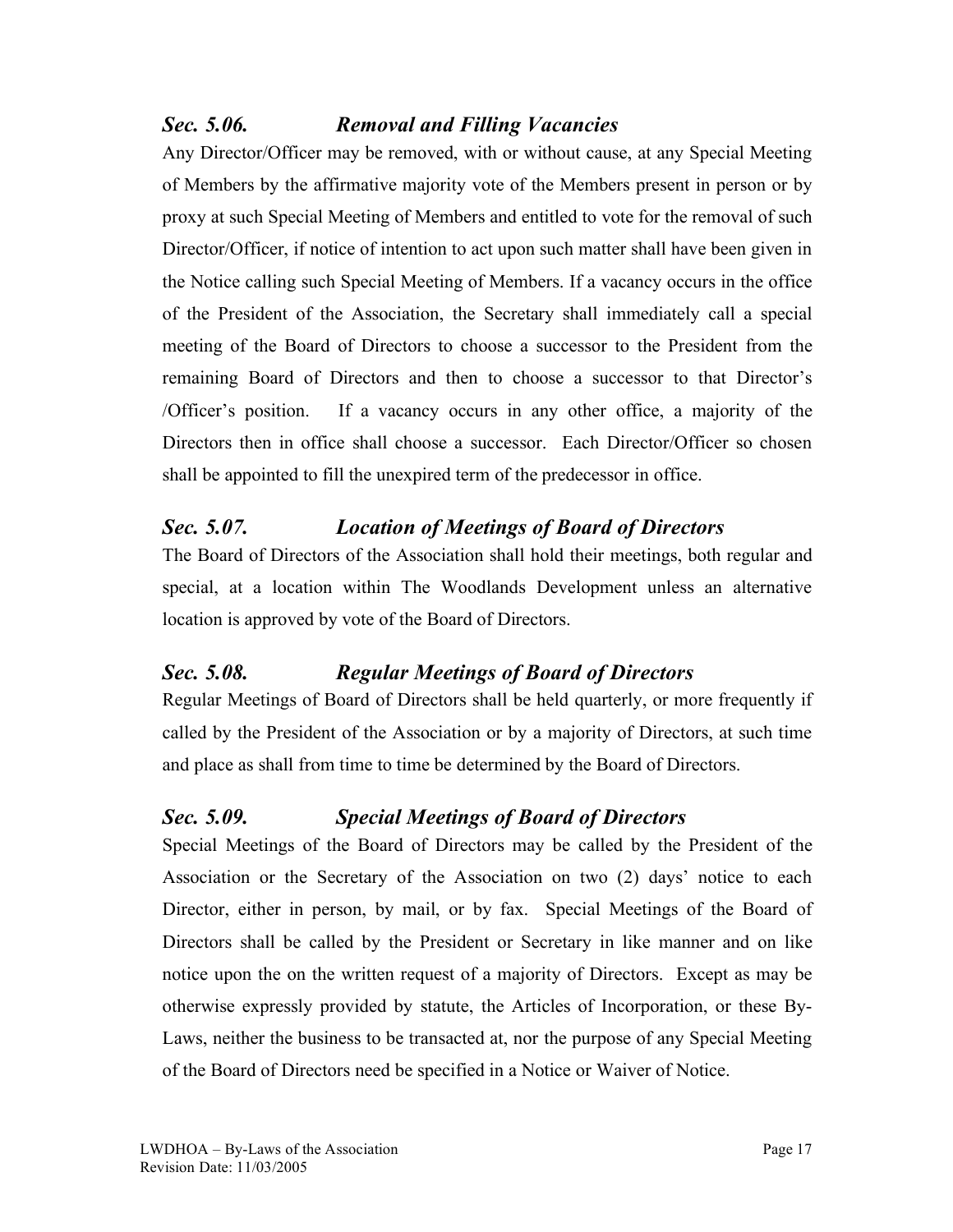## *Sec. 5.10. Quorum for Meetings of Board of Directors*

At all meetings of the Board of Directors, the presence of three (3) of the Directors shall be necessary and sufficient to constitute a quorum for the transaction of business and the act of the three (3) of the Directors present at any meeting at which there is a quorum shall be the act of the Board of Directors, except as may be otherwise specifically provided by statute, the Declaration, the Articles of Incorporation or these By-Laws. If a quorum shall not be present at any meeting of Directors, the Directors present thereat may adjourn the meeting from time to time without Notice other than announcement at the meeting, until a quorum shall be present.

## *Sec. 5.11. Indemnification of Officers and Directors*

Each person who acts as an Officer or Director of the Association shall be indemnified by the Association against any costs, expenses, and liabilities which may be imposed upon or reasonably incurred by such person in connection with any civil or criminal action, suit or proceeding in which such person may be named as a party defendant by reason of such person being or having been an Officer or Director or by reason of any action alleged to have been taken or omitted by such person in either capacity, as provided in Article 1396-Section 2.22 (A) of the Texas Non Profit Corporation Act and any successor statute.

## **Article VI. NOTICES**

## *Sec. 6.01. Formalities of Notices*

Whenever under the provisions of the statutes, the Articles of Incorporation or these By-Laws, notice is required to be given to any Member or Director of the Association, and no provision is made as to how such notice shall be given, it shall be construed to mean either personal notice or notice in writing by mail (postage prepaid, regular or otherwise) or by fax addressed to such Director or Member at such address and/or contact information as appears on the records of the Association. Any notice required or permitted to be given by mail shall be deemed to be given at the time when the same shall be thus deposited in the United States Postal Service.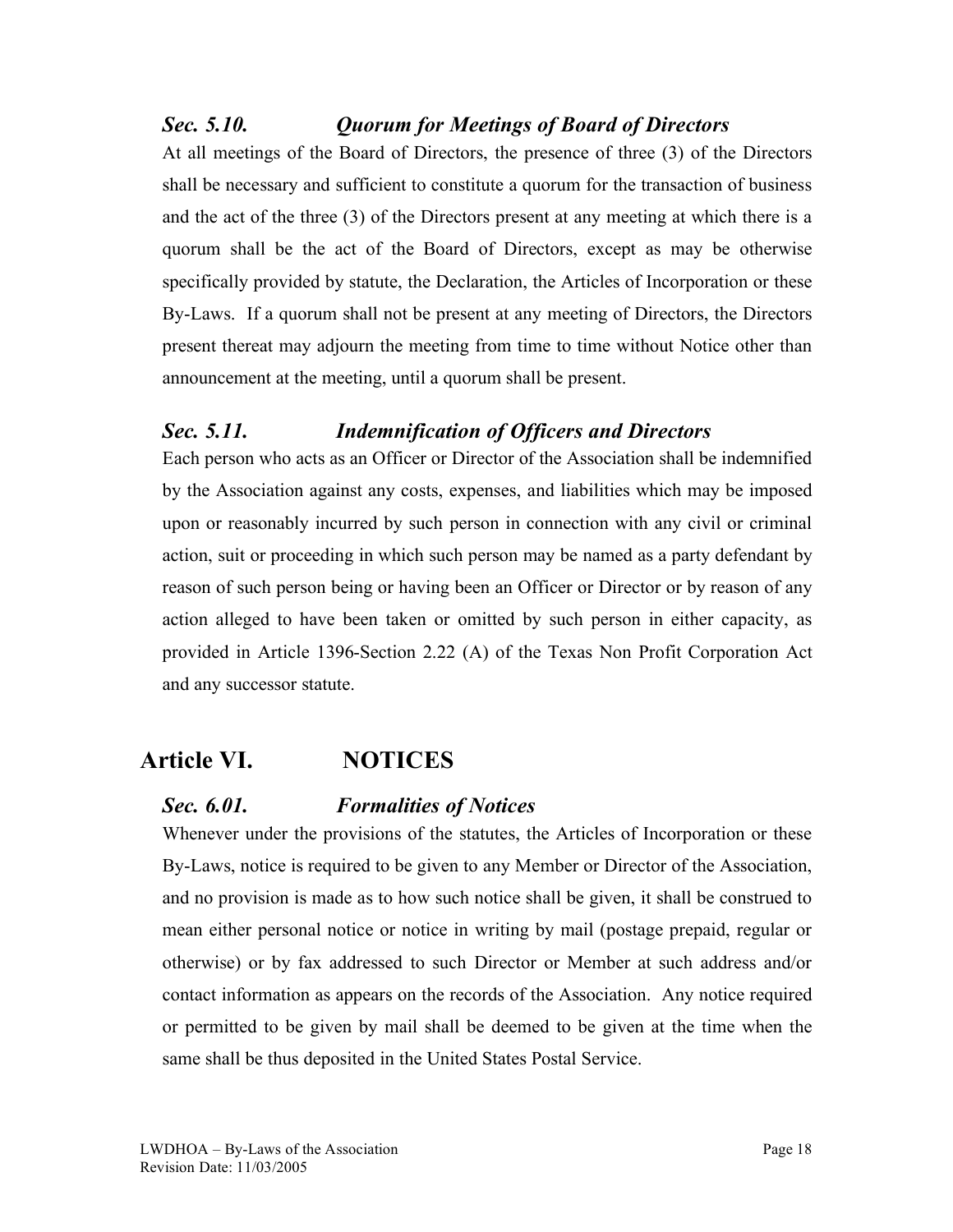## *Sec. 6.02. Waiver of Notices*

Whenever any notice is required to be given to any Member or Director of the Association under the provision of the statutes, the Articles of Incorporation or these By-Laws, a waiver thereof in writing signed by the persons or persons entitled to such notice, whether before or after the time stated in such notice, shall be deemed equivalent to the giving of such notice. Signing the minutes of any meeting of the Board of Directors or Meeting of Members shall be deemed a waiver of all formalities with respect to such meeting.

## **Article VII. GENERAL PROVISIONS**

## *Sec. 7.01. Fiscal Year*

The fiscal year of the Association shall begin on the first day of January and end on the last day of December in each year.

## *Sec. 7.02. Contracts*

The Board of Directors may authorize any officer(s) or agent(s) of the Association, in addition to the Officers so authorized by these By-Laws, to enter into any contract or execute and deliver any instrument in the name of and on behalf of the Association. Such authority may be general or confined to specific instances.

## *Sec. 7.03. Checks and Drafts*

All checks, drafts, or orders for the payment of money, notes, or other evidences of indebtedness issued in the name of the Association shall be signed by the Treasurer and countersigned by the President of the Association. If the Treasurer is unavailable, checks may be signed by the President and one other Director of the Association.

## *Sec. 7.04. Deposits*

All funds of the Association shall be deposited from time to time to the credit of the Association in such banks, trust companies, or other depositories as the Board of Directors may select.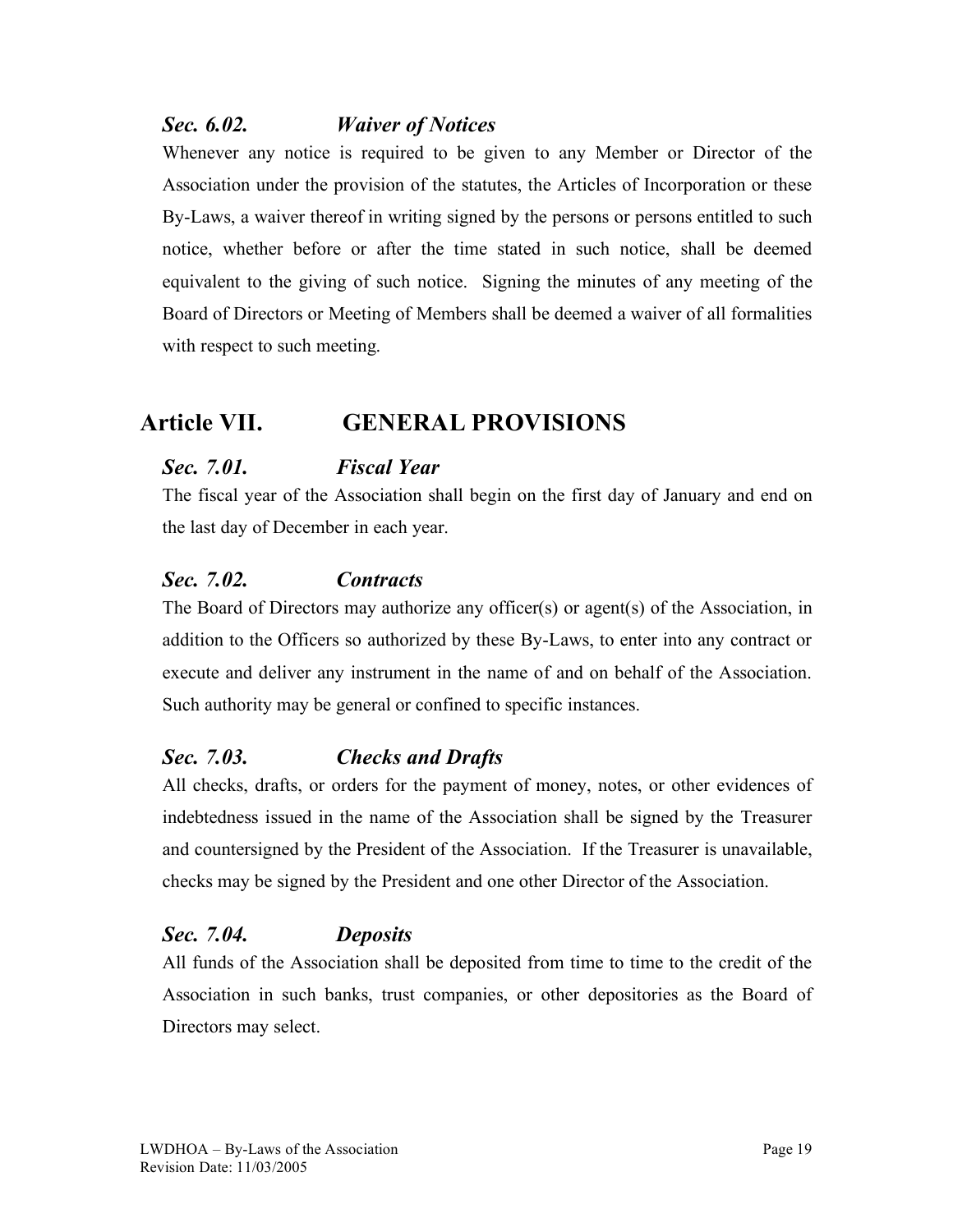## *Sec. 7.05. Books and Records*

The Association shall keep correct and complete books and records of account and shall also keep minutes of the proceedings of Board of Directors meetings, all Meetings of Members, and all committees having any of the authority of the Board of Directors, and shall keep at the Registered or principal Office a record giving the names and addresses and contact information of the Members entitled to vote. All books and records of the Association may be inspected by any Member or his agent or attorney for any proper purpose at any reasonable time.

#### *Sec. 7.06. Assessments*

#### **A. Annual Assessments**

The Board of Directors may determine from time to time the amount of Annual Assessments payable to the Association by Members. Should it be necessary to increase the Annual Assessments by more than fifteen percent (15%) from the prior year, such increase shall first be approved by a vote of the Members.

#### **B. Special Assessments**

The Board of Directors may determine from time to time an amount of a Special Assessment payable to the Association by Members to pay for extraordinary expenditures. The Board of Directors shall present the reasons for such Special Assessment in a duly called Meeting of Members and such Special Assessment shall first be approved by a vote of the Members.

## *Sec. 7.07. Payment of Assessments*

#### **A. When Payable**

Annual Assessments shall be payable in advance on or before the first day of each fiscal year. The Board of Directors, by resolution, shall provide for installment payments of Annual Assessments during the fiscal year. The Annual Assessment for a new Member shall be prorated from the first day of the month in which such new Member is elected to membership, in advance for the remainder of the fiscal year of the Association. Special Assessments shall be payable when assessed.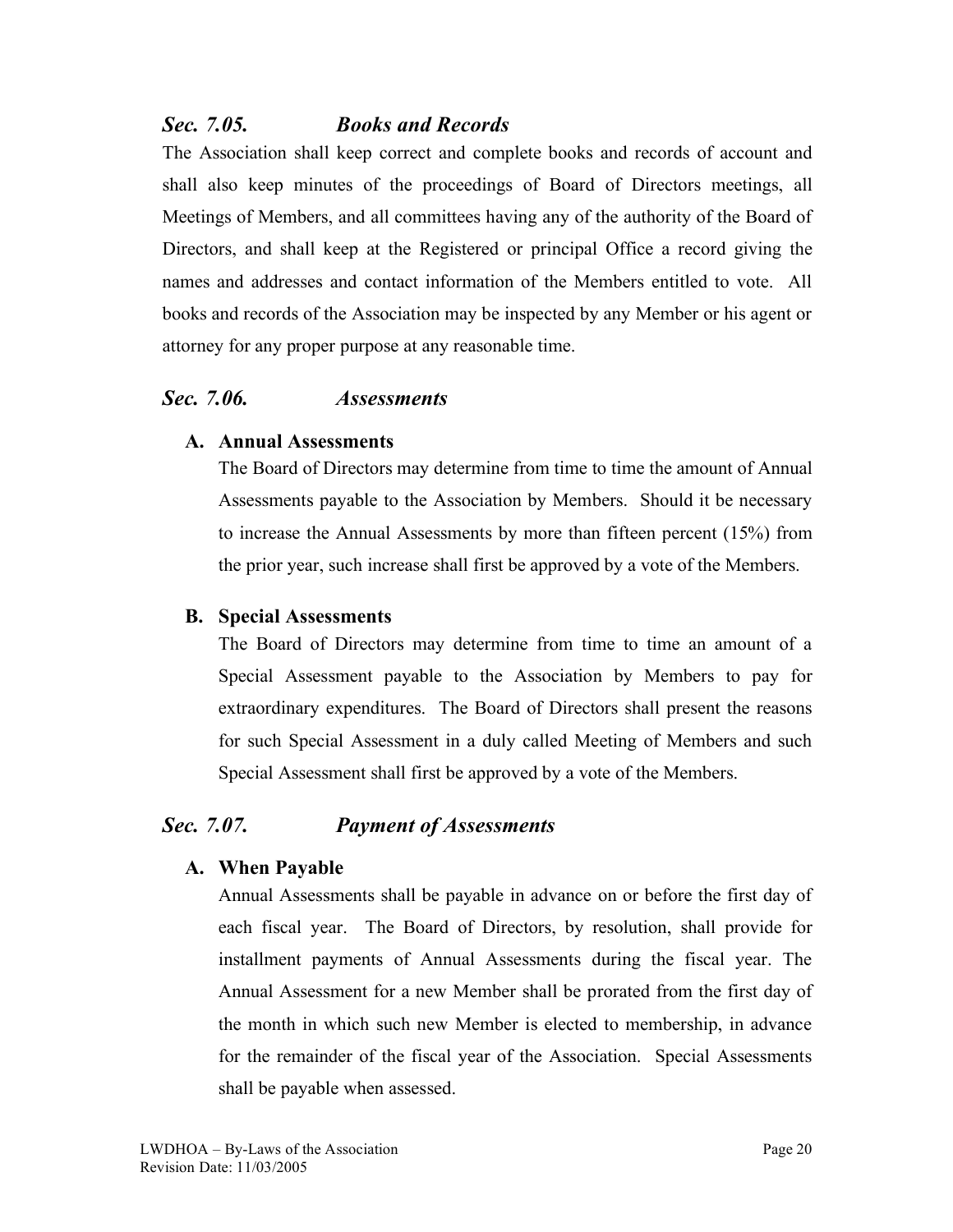#### **B. Delinquency in Payments**

When any member is delinquent in the payment of any portion of either an Annual or Special Assessment for a period of more than thirty (30) days, the remaining portion of the Assessment shall become immediately due and payable and subject to charges for late payment and interest as provided by the Board of Directors from time to time.

#### **C. Sale or Conveyance During Fiscal Year**

Any unpaid Assessments for an individual Lot and/or Residential Unit that is sold or otherwise conveyed during the fiscal year shall be paid to the Association at closing, including any Assessments unpaid by the seller prior to closing and those Assessments due the Association to the end of the fiscal year.

## *Sec. 7.08. Default and Termination of Membership*

When any Member shall be in default of the payment of assessments or other obligations to the Association for a period of two (2) months from the beginning of the fiscal year or period for which such dues becomes payable, that Member's membership may thereupon be terminated by the Board of Directors in the manner provided in Section 3.04 of these By-Laws. Such termination shall in no way serve to relieve such Member of the obligation to pay the amounts otherwise payable.

## *Sec. 7.09. Establishment of Reserves*

The Board of Directors shall determine from time to time the amount of funds the Association should maintain in reserve. When such reserves are determined, the Board of Directors shall designate what restrictions for use are placed on such reserve fund. The reserve amount shall be maintained in a separate bank account from the regular operational accounts and disbursements from the reserve account shall be limited to the restricted purpose or purposes designated by the Board of Directors.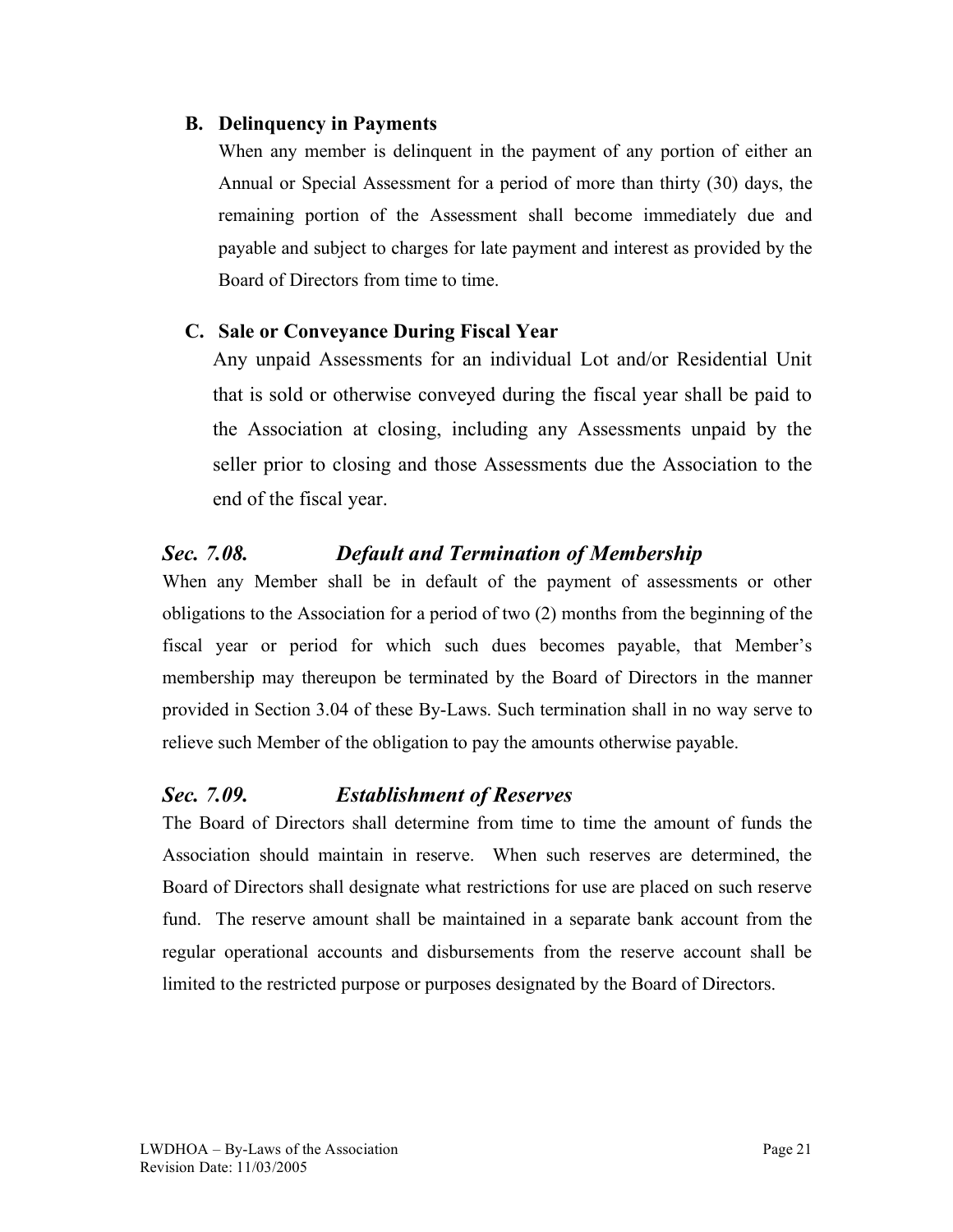#### *Sec. 7.10. Transfer Fees*

The Board of Directors may establish from time to time a reasonable transfer fee at the time of the conveyance of an individual Lot and/or Residential Unit to defray administrative costs incurred as a result of the conveyance.

#### *Sec. 7.11. Insurance and Surety Bonds*

#### **A. Liability and Property Insurance**

The Association at the designation by the Board of Directors shall obtain such liability and property insurance as is deemed necessary against claims against the Association related to Association business and the common areas owned by the Association.

#### **B. Surety Bonds**

Such Officers, Directors, and agents (if any) of the Association as designated by the Board of Directors shall be bonded for the faithful performance of their duties and for restoration to the Association in such amounts and by such surety companies as the Board of Directors may determine. The premiums for such bonds shall be paid by the Association.

## **Article VIII. AMENDMENTS**

## *Sec. 8.01. Amending By-Laws*

These By-Laws may be altered or amended by a majority vote of Members voting in person or by proxy at a duly called Annual or Special Meeting of Members at which a quorum is present as set forth in Section 4.06 of these By-Laws. Notice of a meeting to consider a proposed amendment to these By-Laws shall be delivered not less than ten (10) days and no more than sixty (60) days before the date of the Meeting of Members at which the amendment is to be considered. Said Notices shall comply with the requirements of Section 4.05 of these By-Laws in all other respects. The date of amended By-Laws shall be so noted within the document and made a part of the By-Laws so the effective date of the printed By-Laws are evident for all readers.

See Next Page for Attestation